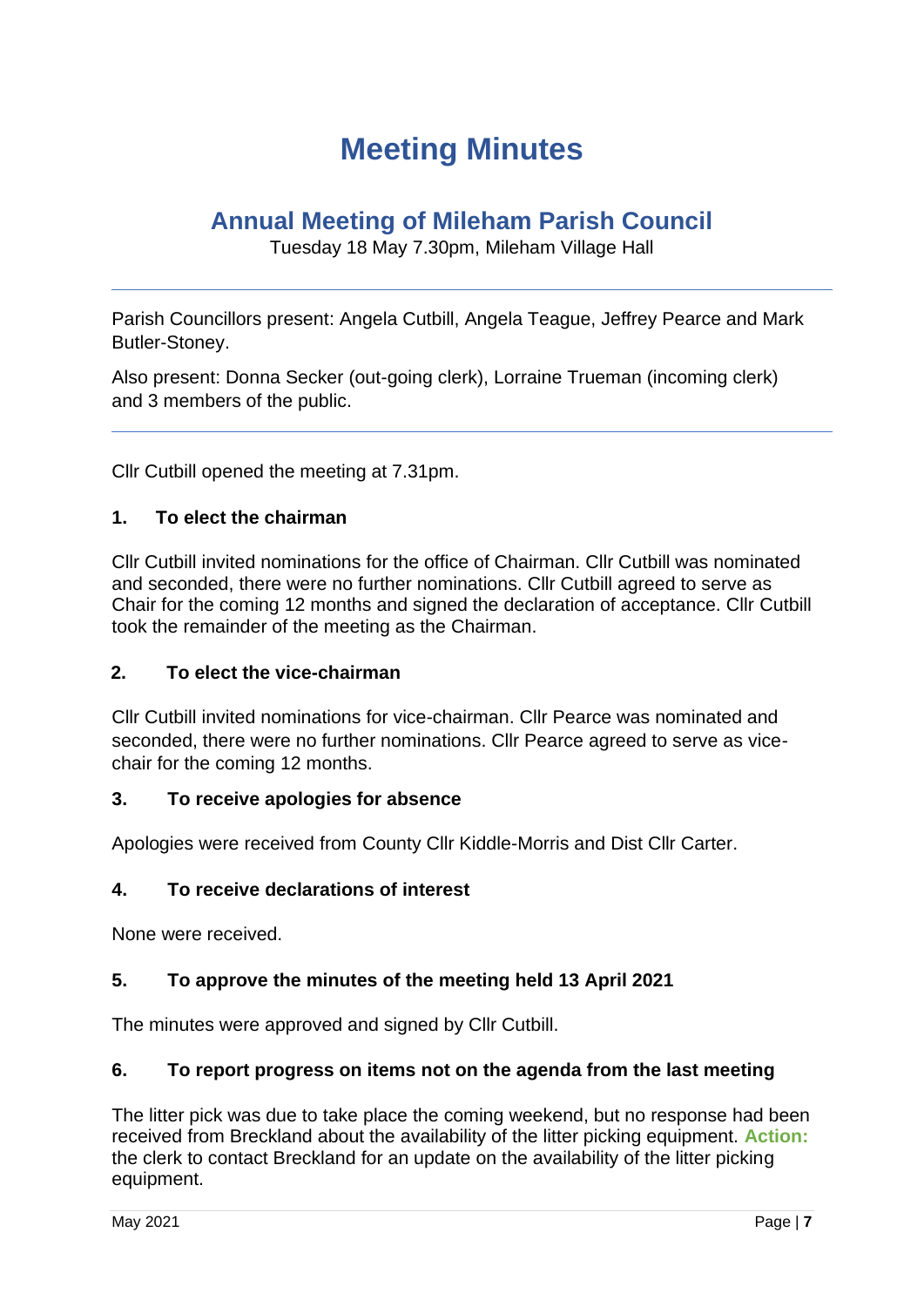The council and public discussed the restoration of Beeston Pond. The council were in favour of the restoration, but further investigation was required to understand the options for the spoil. **Action:** Cllr Pearce to continue research into possible grants.

Cllr Pearce had drawn up an activity list and raised concerns that items on the list were not moving forward. **Action:** the council agreed to discuss the list off-line and confirm the outcome at the meeting following the discussion.

Cllr Butler-Stoney advised the council that they needed to appoint a trustee to the Mileham Charities. The council agreed this would be carried over to June's meeting. **Action:** the clerk to include this on June's agenda.

### **7. Open forum for Public Participation: an opportunity to hear from members of the public**

A member of the public spoke favourably about the new sign on Back Lane. Cllr Cutbill explained that the parish council had wanted to renovate the old sign but were advised by Norfolk County Council that they were not allowed to. County Cllr Kiddle-Morris had previously suggested that the county council may have been able to help but it had now been confirmed that the sign had been disposed of. The parish council AGREED that this was very disappointing as they had been trying to renovate the sign for several months and suggested that the county council could replace the cast iron.

The village sign is in need of refurbishment and while a possible craftsman has been found there is no further update on this. **Action:** the clerk to contact the proposed craftsman to agree a way forward.

The path on Back Lane is prone to flooding since new houses have been built. There is a plan for gullies to be installed.

## **8. To receive updates from County and District Councillors**

Cllr Kiddle-Morris was not at the meeting, but he did prepare a report which is available on the website.

### **9. To discuss highway matters.**

Manor Terrace is reported to still be flooding. This has previously been reported to the county council. **Action:** the clerk to chase this up and report back.

### **10. To discuss the hedges for the Trods on Stanfield Road**

Cllr Butler-Stoney had cut back the hedge following permission from the landowner. This has improved the visibility. The landowner are both acceptable. The farmer opposite has proposed to have the trod on his land but there was concern that this could create a dangerous situation for pedestrians.

A highways engineer from North Norfolk had visited the site and quoted a cost of £6k for the trod but the hedge would need to be cut back just before the trods are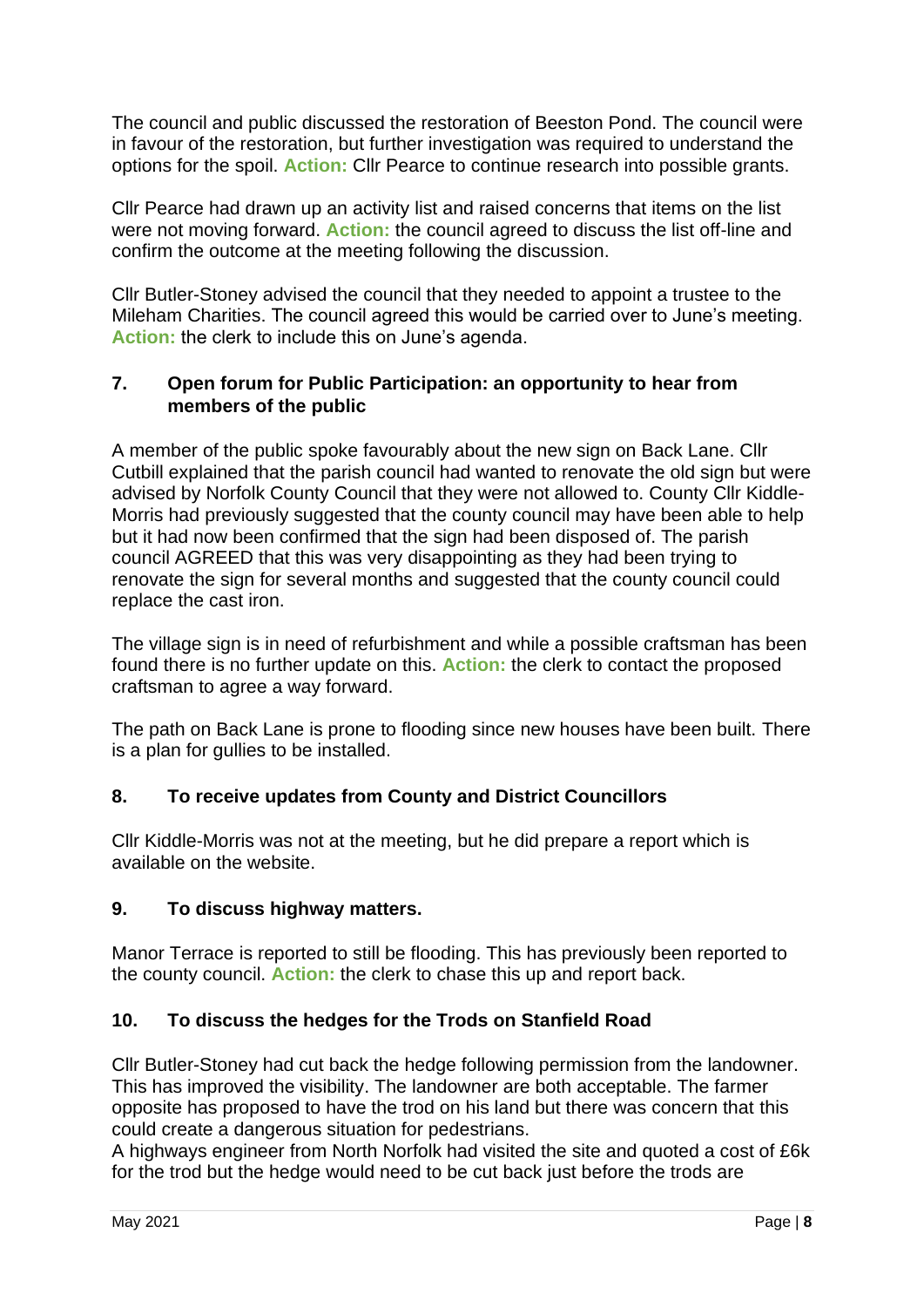installed. The trods are part of the Parish Partnership Scheme and the council AGREED they were happy to proceed.

## **11. To discuss the Villages in Bloom**

Cllr Cutbill had researched this but was concerned that this was too much for the council to undertake on their own. The council discussed planting on the verges, around Beeston Pond, in front of the playing field and by the village signs, posting on social media and writing in the church and village magazine and working with The Gardeners. **Action:** Cllr Pearce to gain advice from specialist and the clerk to add the agenda in early 2022 to coincide with open gardens.

## **12. Planning Applications**

No new planning applications have been received.

### **12.1 Planning Decisions**

3PL/2021/0364/HOU, Manor Farm House, The Street, Raise height of roof to allow for a second floor living accommodation including two dormer windows to rear. Alterations to include rendering the dwelling, replacement windows/doors and the addition of front and rear gables. Single storey rear extension to dwelling. New access gate to driveway. APPROVED.

TRE/2021/0123/TCA, Glendoa, The Street, A group of conifers in the south eastern corner of the garden which were planted as a hedge. It is proposed to reduce these by approximately 3 metres to lessen the possibility of windthrow onto the residence immediately behind them. APPROVED.

### **13. To discuss Plant 1 million trees-starting in May.**

Norfolk County Council had advised that they would be a budget available to incentivise councils to plant trees. The details of this budget has not yet been received and so this item will be deferred to next month. **Action:** the clerk to include item on June's agenda.

### **14. To discuss the Charities Report**

Cllr Butler-Stoney had provided a detailed report which the councillors agreed more time to fully understand. The council agreed to defer this item.

#### **15. Finance**

### **15.1 To approve the list of payments**

The council APPROVED the payment list as detailed at the end of this document.